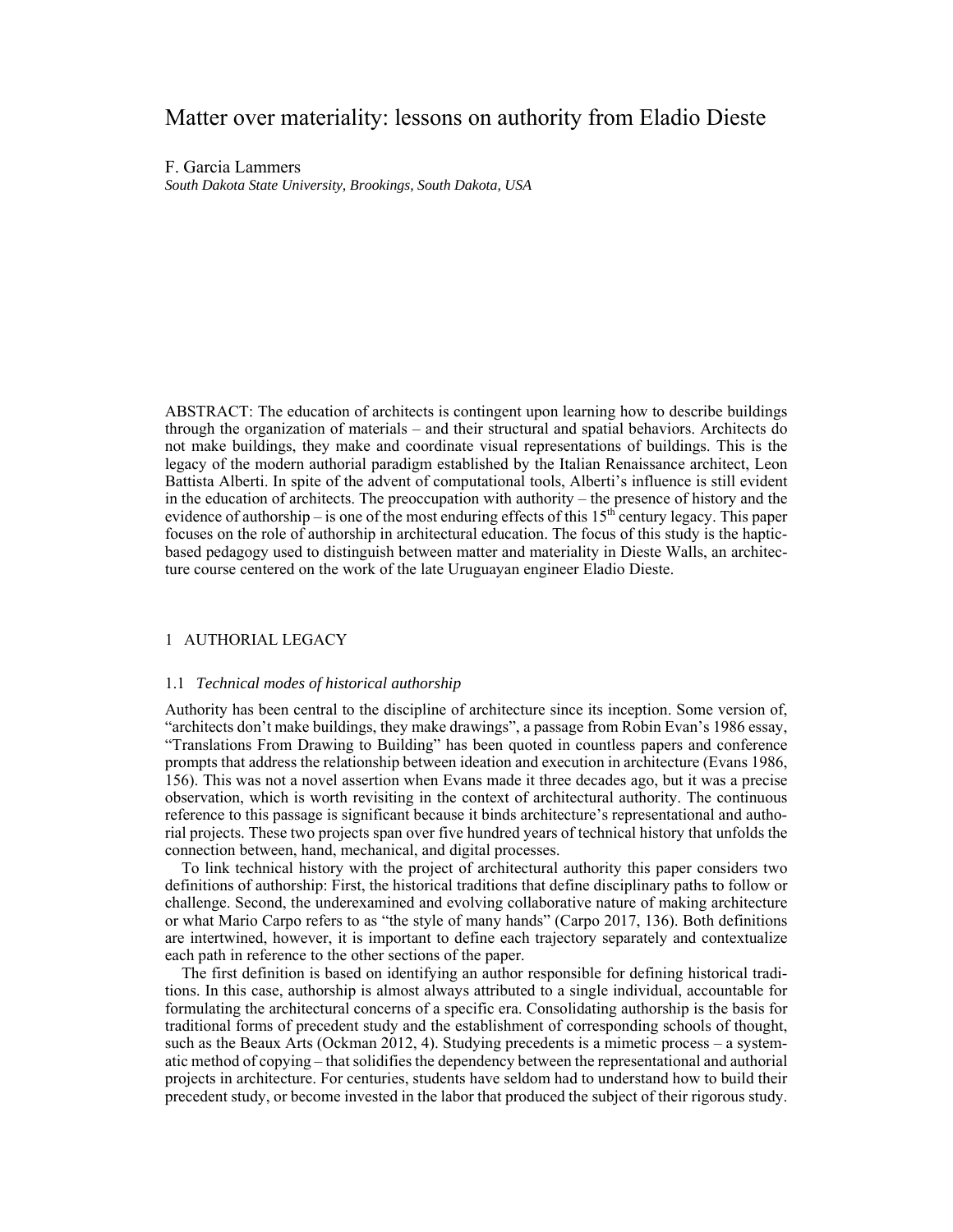Instead, preference is traditionally given to uncovering the ordering principles that reveal the subject's organizational strategies and conceptual underpinnings. This is one of the common threads that links centuries of western treatises from Vitruvius' Ten Books on Architecture to Durand's Recueil and Precis. Learning how to draw a precedent is a significant investment of time. This time-based exercise has given students authority over their own projects through a direct link to historical traditions based in representation. Historical links are the strongest alibi for student work in precedent-based teaching. Student alibies have changed as a result of the shift between the technical ages listed at the beginning of this section of the paper.

Mario Carpo traces the roots of this first definition of authorship and its alibi condition to the Renaissance Architect Leon Battista Alberti. For Alberti, a building is the identical copy of the architect's design. In contrast to Alberti, Filippo Brunelleschi established authority by being directly involved in the construction of the building. In essence, Brunelleschi considered the building to be his because he made it; Alberti considered the building to be his because he designed it. The role of the author and the difference between Alberti and Brunelleschi is evident in Nelson Goodman's distinction between autographic and allographic arts. The former is based on the author's hands-on approach, while the latter is guided by the author, but executed by someone else. (Carpo 2011, 19). The distinction between these two forms of authorship is at the center of Carpo's arguments about Alberti's authorial legacy. Both versions of authorship, autographic and allographic, center on pre-mechanical means of production. Throughout the renaissance and until the industrial revolution, imitation and visual similarity framed the technical production of objects and buildings. This technical era reinforced the mimetic procedures of precedent-based teaching. Pre-mechanical artisan tools directly influenced the production of knowledge. Pedagogical strategies and the formation of knowledge were not based on identical replication (Carpo 2011, 16). This was not only a theoretical condition, but a consequence of the technical age at hand. With the advent of mechanical reproduction and the material consequences of the industrial revolution, identical and rapid replication began to drive building production. The start of the industrial technical age solidified the allographic dimensions of architectural authorship by turning material replication into the norm.

According to Lluis Ortega, "In the tradition of mechanical production, the main factors for evaluation with regard to manufacturing systems were based on the logic of how well a model could be reproduced and repeated. In the digital age, the evaluation is more closely tied to factors like time and the accessibility of the means – software and hardware – required by the designer. This change in efficiency framework is not only tied in with an economic discussion; it also has a very important impact on a conceptual level." (Ortega 2017, 22). Ortega expands the implications outlined in Walter Benjamin's Art in the Age of Mechanical Reproduction, another piece of writing well-quoted by architects and academics interested in formulating ideas about architecture's representational project. In broad terms, Benjamin's observations are based on the loss of originality of the object once it concedes all power to allographic or scripted production (Benjamin 1936, 103). The space of production highlighted by Ortega's work is concerned with the shortened distance between representation and production. The reconfiguration of this distance is afforded by the digital age of production and the establishment of new alibies. This "short distance" is essential for students to understand the authorial foundations of the stylistic goods they consume at high speeds through visual online platforms. The digital technical age is based on invisible algorithms developed by computational systems or sequences of operations that have reconfigured visual authenticity. Students work within an electronic framework that has moved past mechanical reproduction and into real-time images. As a result, the educational role of precedents has shifted significantly. Educators should be asking, what types of precedents address the complexity of the technical age our students work in? In the context of the rapid image production and consumption tied to digital culture, how and what do students learn from precedents?

To dwell on these questions it is necessary to unfold the second definition of authorship outlined at the beginning of this section. This definition centers on collaborative practices and their impact on contemporary education. It is easy to take for granted that architecture is a form of collective knowledge produced by groups of people across time. Because of its pervasiveness and intrinsic architectural nature, collaboration is pedagogical quicksand. If we can acknowledge that making architecture requires forms of collaboration, then why is it difficult to genuinely address collaboration in architectural education?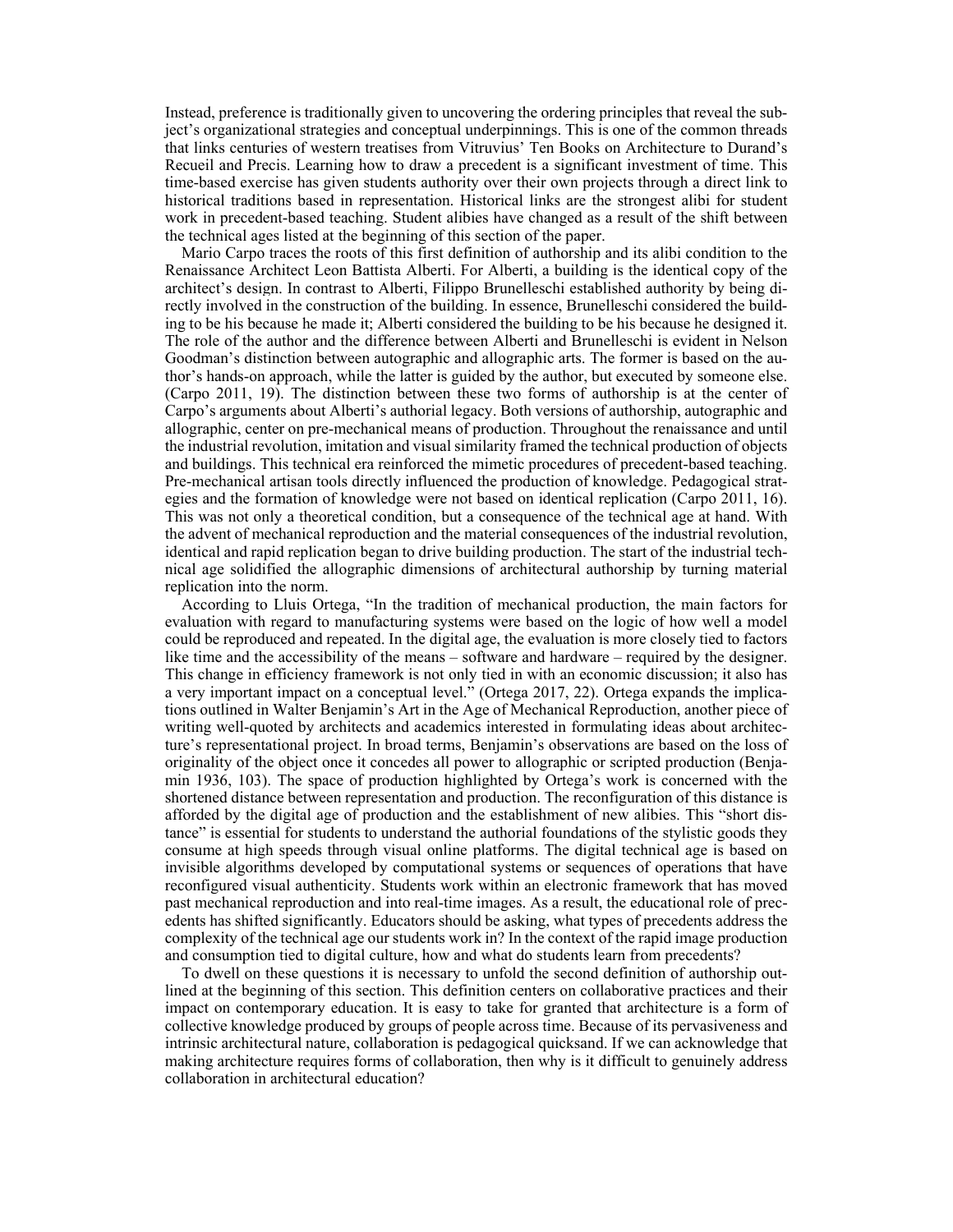

Figure 1. Students working on version two of ruled surface brick wall against string and wood formwork.

## 1.2 *Collaborative labor and Eladio Dieste*

In this paper, the pedagogical implications of collaboration are addressed through the teaching and study of one practice-based precedent, the work of the late Uruguayan Engineer, Eladio Dieste. This pedagogical effort is explored in an architecture course titled Dieste Walls. Dieste's work collapses the space between mechanical reproduction, digital processes and allographic representation. His work combines Carpo's idea of the digital, being a notational product, not a software product, with Ortega's concerns about mechanical reproduction's effect on authenticity. Since the early 1950s, Dieste's reinforced masonry structures have been admired for their material inventiveness. The pedagogical approach of Dieste Walls posits that structural admiration of Dieste's work should be framed by the relationship between Dieste and Montañez SA, the practice he established with his partner Eugenio Montañez, and the physical labor force that produced their work. In spite of working primarily in a pre-electronic era, Dieste and Montañez SA displaced the notion of single authorship in favor of collective labor. Who are the people captured in historical construction images, standing on scaffolding, organizing work, and moving materials on site? These images precede, both literally and conceptually, the evocative images of his completed buildings. Like many of his modern contemporaries, Dieste's work has been categorized into a branch of history that reinforces the importance of individual genius. It is impossible to argue against Dieste's structural prowess; this pedagogical approach does not refute the relevance of his intellectual labor. However, his practice did not pursue a representational project aimed at visualizing his structural intuitions. Several of Dieste's writings and interviews in which he discusses the role of labor, mark the introduction to this twelve-week-long course: "The builder is indispensable. In fact, the project for a building is not really complete if it does not consider how it will be built, and the ways in which a building can be built have a notable power of inspiration. All viable new structures are intimately tied to construction methods, and these methods are visible in the finished building." (Dieste 1996, 185).

Every aspect of work done in Dieste Walls is performed collaboratively (Figure 1). Designing the overlap of many hands and minds is fundamental to this work. The course is a part of a Building Shop sequence focused on the haptic intersection between representational and construction technology. The study of history frames this intersection — arguing that learning and engaging Dieste's work should be pursued through physical acts of making, rather than lecture-based instruction. Building Shop courses or "Shops" meet once a week and are made up of ten to fifteen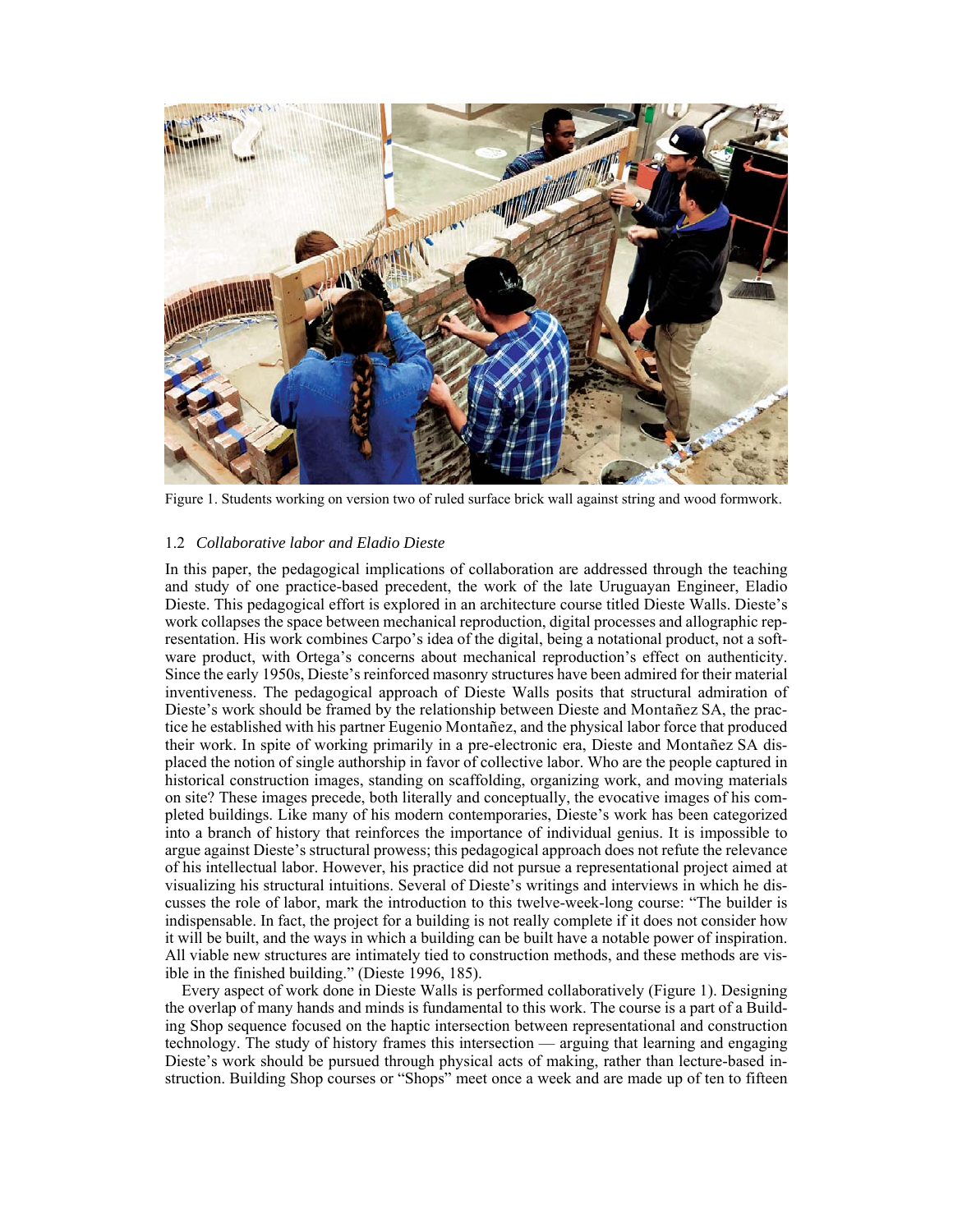students ranging from second-year undergraduate to second-year graduate students in architecture. The content of the Shops mirrors faculty scholarship and research. Framing faculty work alongside students at different points in their education highlights the importance of collaborative practices in a digital technical age. In the case of Shops, collaborative practices are a way to connect architecture with construction history and the role of the humanities. The contemporary consequences of this history are pointed out by Joan Ockman in the Architect as Worker, "In architecture today despite the proclaimed integration of all phases of the building process through high-tech management techniques, the rhetoric of immaterial production contributes to absolving architects from accountability to material bodies and places, not to mention provides an alibi from legal liability." (Ockman 2015, xxiv).

Collaborative aspects of architecture are being leveraged through the use of tools that allow groups of people to simultaneously access and share information. Equating the processing of information with the production of knowledge, and the disregard for "the rhetoric of immaterial production" has contributed to the conceptual distance between matter and materiality. This distance defines the pedagogical space of Dieste Walls.



Figure 2. Three-dimensional, extruded plastic print of two ruled surfaces using direct to fabrication files.

## 2 MATERIALITY MATTERS

## 2.1 *Fear of error and the confusion between matter and materiality*

Mechanical and digital production are at the center of authorial concerns because they imply a loss of originality in the object, and therefore a displacement of traditional authority. Section one of this paper focused on displacing forms of allographic representation in favor of leveraging digital processes that expand and question mechanical production. For architects and students, the reconfiguration of authority is embedded in the need to predetermine the behavior of physical matter through drawings or models. The architectural anxiety over authorship is detrimental to the confusion between matter and materiality. According to Francesca Hughes, "architectural culture's very particular construction precision and fear of error constitute a powerful undertow in all its relations to the process of materialization."(Hughes 2014, 29). The fear of error and its effects on materialization are one of the criteria that define materiality as the visually mediated, representational understanding of physical matter. Most architectural education is focused on the exploration of materiality, not the behavior of physical matter.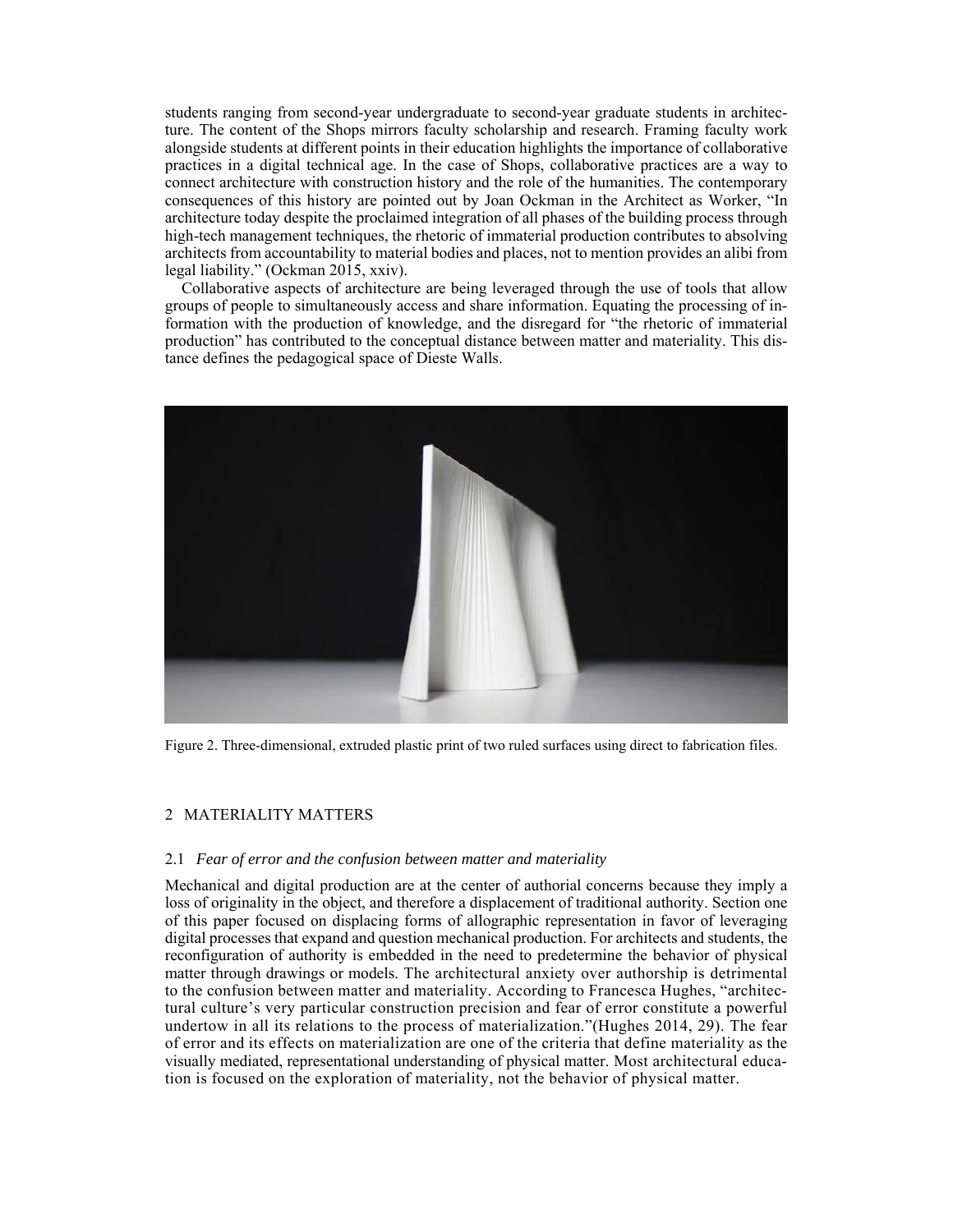Unlike materiality, matter is the physical constitution and behavior of materials in-situ. The conflation of these two terms affects the core of architectural education. One contemporary approach that confronts this space of uncertainty is the erasure of allographic mediation by producing direct to fabrication files (Figure 2). This approach may form new processes of materialization, however, these processes also propose a new type of authorship based on the reconfiguration of the labor used to choreograph physical matter. In the United States, architects are legally excluded from the means and methods of construction. This exclusion magnifies the authorial paradigm's influence in separating graphic ideation from material execution. Historically, there have been modes of work and practices that address this exclusion by reformulating the architect's interaction with labor. This is evident in academic and professional design/build strategies, as well as other methods of work that combine the need for material control with financial models.

It is important to point out that Dieste Walls is not a design/build course. The class is indebted to, but does not follow the influential design/build pedagogy pioneered at Yale University in the 1960s (Stern and Stamp 2016, 231). Most design/build pedagogy is a simulation of "real circumstances". Typically, this is based on material and industry partnerships, public political navigation, and other forms of simulated practice. This type of work is valuable and can be an appropriate precursor to professional practice. On the other hand, the work from Dieste walls is interested in establishing preconditions or precedents for deploying other design/build pedagogies. At the root of these preconditions are under-valued questions, such as, how is the history of labor taught without positioning construction as practical means to stylistic ends?



Figure 3. Four weeks of collaborative wall deconstruction and material cataloguing of the first ruled surface brick wall built in the spring of 2016.

#### 2.2 *Making history through deconstructing Eladio Dieste*

In Dieste Walls, the means are the ends. For three consecutive years, thirty-five students ranging from second-year undergraduates to second-year graduate students have collaborated on the construction of three ruled surface – double curvature – walls made with the same bricks. Every semester students start with the deconstruction and material cataloguing of the wall built by the previous group of students (Figure 3). To shorten the distance between imagination and labor all forms of ideation are tied to methods of deconstruction. After choreographing and graphically documenting the deconstruction of the wall, students design formwork systems that define the double curvature geometry of the "new" wall. Scaled representations – drawings or models – do not precede the construction of the walls. The precise placement of strings vertically tensioned at different angles inside a wooden framework dictate the construction of each new structure. The assembly of strings and wood shown in Figure 1 is the formwork. Each adjustable formwork enables the construction of several walls. Material economy is integral to this process and it is emphasized by resisting gravity through form. Before, during, and after construction, students read Dieste's writings about the relationship between architecture, construction, and people. Through reading discussions, journal documentation, and collaborative construction, students engage the intellectual and physical dimensions of labor.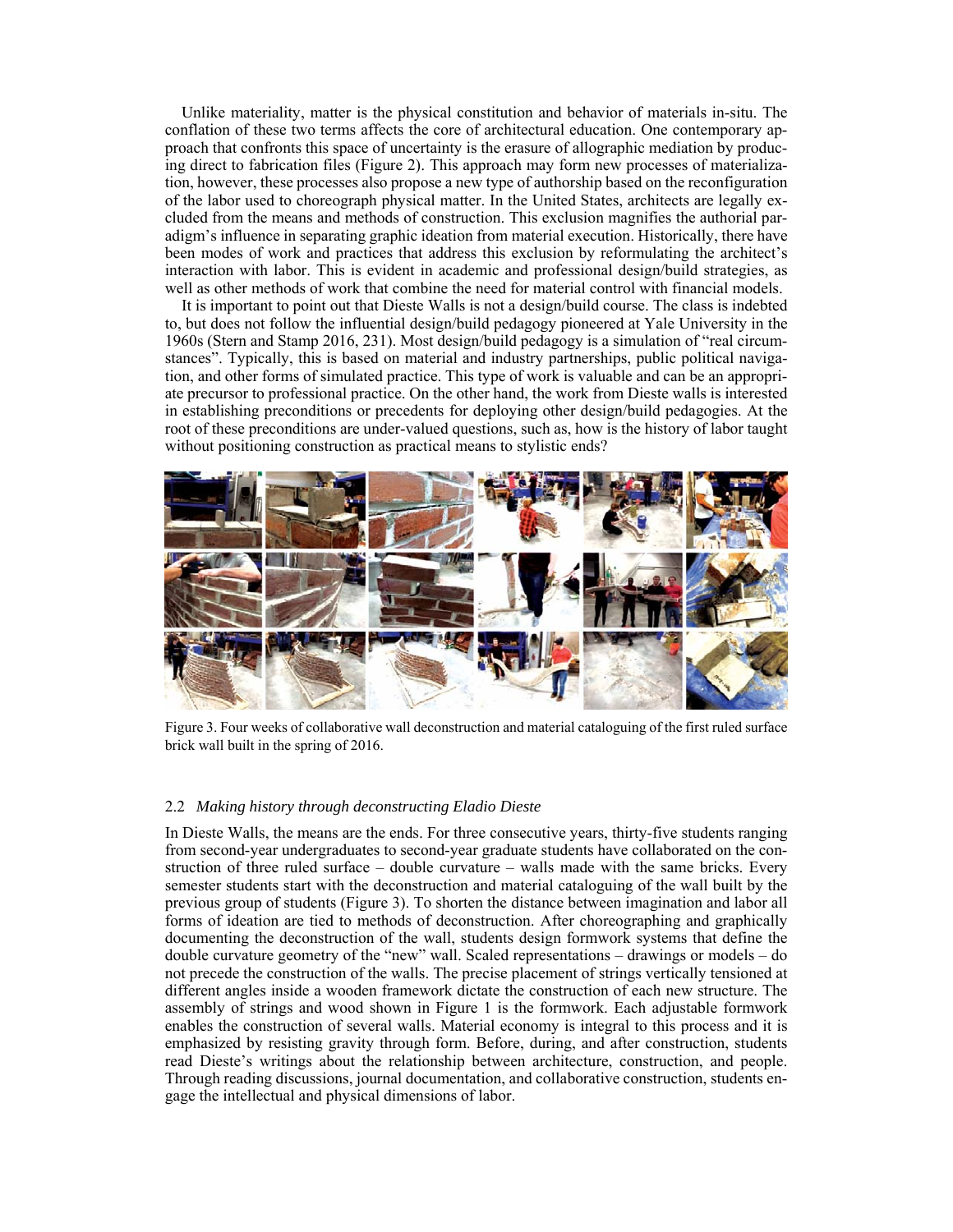Dieste and Montañez SA's work is based on errors examined through strict numerical calculations. Unlike many of their predecessors and contemporaries, the practice did not develop double curvature forms through drawing or modeling. Alpha-numerical equations were the formal basis for the design and construction of their work. In essence, every structure was a highly calculated articulation of material error. Each structure asks, how does material bend and fail, and why do surfaces deform? The walls of the Montevideo Shopping Center anticipate the displacement of a straight vertical wall by using a ruled surface form that resists the horizontal thrust of the barrel vaults that rest on top of the curved walls (Figure 4).

The student work from Dieste Walls does not focus on the instrumentality of visual representation. What do students follow to make constructions if not drawings or models? How are the mechanical systems of reproduction defined? These questions suggest that the complexity of the system at play is not defined by the assembly precision of individual pieces. The complexity of the construction system is defined by combining geometry and material to absorb errors without undermining the system's structural integrity. Complexity is defined by the imprecise choreography of physical matter, typically referred to as material tolerance. Traditional authorial notions of tolerance are based on the physical accountability of visual representation. What is the difference between what I have drawn or modeled and what has been built? Dieste walls focuses on error prone, yet sophisticated distributions of matter, which are disassociated from physical accountability or material tolerances. A lot has been written about the role of errors and their serendipitous effects in the context of learning architecture. Most recently, in an issue of Perspecta that marked the distinction between accidents and error (Keller 2013, 33). This paper does not dwell on these distinctions, but rather amplifies an interwoven technical history, which unfolds the connection between, pre-mechanical, mechanical, and digital processes. Eladio Dieste's work and the work from Dieste Walls happens at the intersection of these three technical ages.



Figure 4. Panorama of ruled surface wall on the North side of the Montevideo Shopping Center in Uruguay.

## 3 READING DIESTE

This paper concludes by making a case for reading history in the context of contemporary authorship as a way to examine labor. The notion of "reading" is one of the most allographic aspects of the work of architects and students. One aspect of this work is the reading of written material, a foundational and almost automatic form of orthographic work. In architecture, reading is also a method of analyzing and intellectualizing physical structures. Many traditional readings of Dieste's work continue to lift his creative, individual genius as an expression of modernist ideals. The haptic-based pedagogy of Dieste Walls, asserts that his work remains largely unexamined because it displaced the central figure of the author by turning mechanical production into collective forms of labor. These forms of physical labor were inseparable from the ideation of structural forms. Additionally, Dieste and Montañez SA prioritized physical matter over representational materiality. Prioritizing matter over materiality and displacing individual authorship is at odds with many architectural education models. These labor-centric concerns counter Alberti's legacy of singular authorship and the primary methods of teaching architectural history.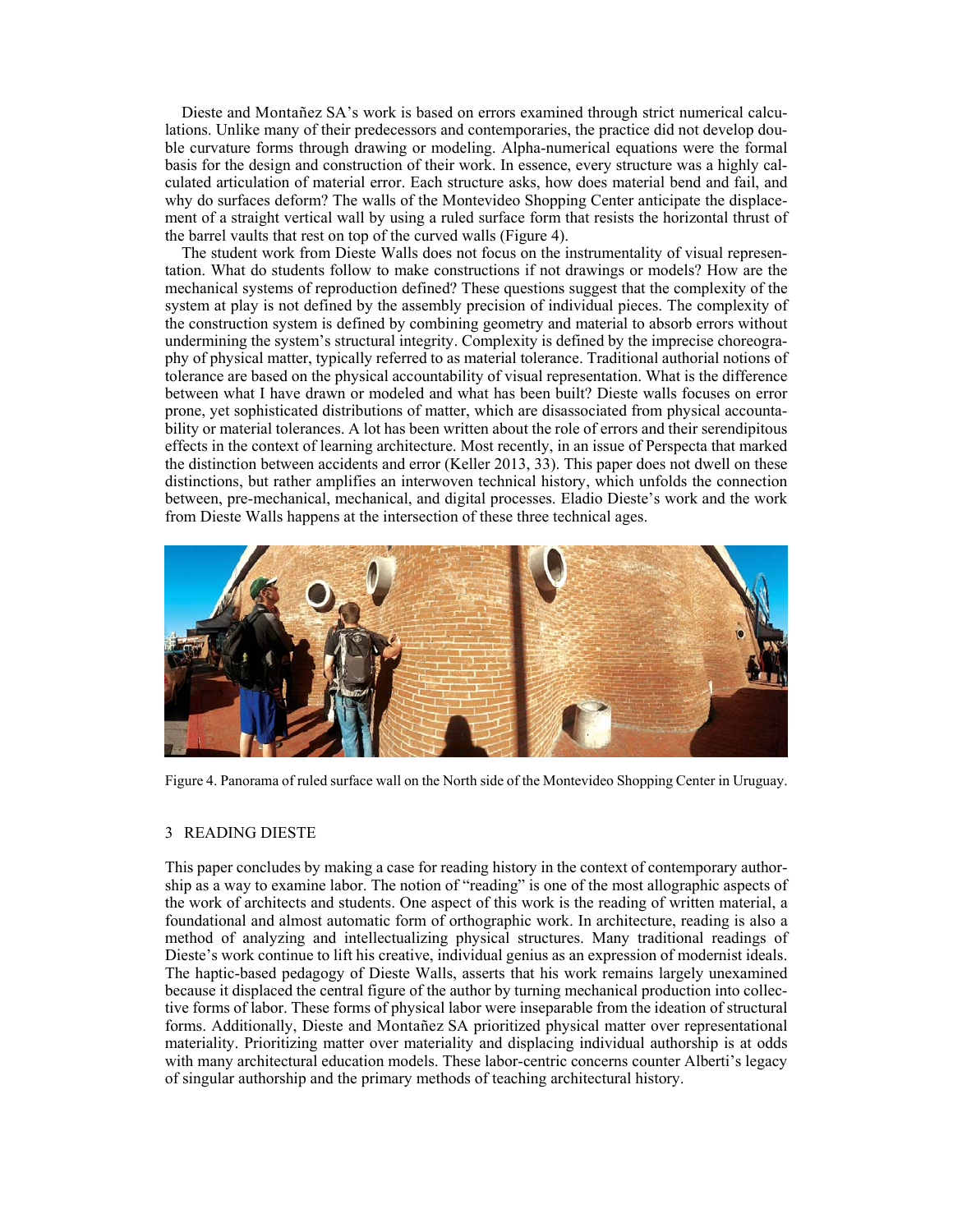Eladio Dieste passed away in July of 2000. Dieste and Montanez SA is still operating and thriving in Montevideo, Uruguay. In 2017, following significant efforts from architecture and engineering groups in Uruguay, including the newly formed Eladio Dieste Foundation, UNESCO visited Uruguay and granted five of Dieste's buildings world heritage status. This is a significant and well-deserved achievement for a practice that contributed ample material and structural knowledge for over five decades. It is time that readings of Dieste's work refocused on questions of labor. These are the aspects of the work that are critical in a post-mechanical, digital technical age. Additionally, these collaborative pedagogies can teach students about the displacement of individual authorship. Through the design of a collective construction process, students in Dieste Walls will continue to ask, how can physical matter—bricks and mortar—be organized to resist gravity through form? Furthermore, how does this process affect the distinction between matter and materiality and its relationship to authorship? It is important to teach students that by resisting simple classification, Dieste's work can become fertile ground for a new set of precedent-based pedagogical explorations.



Figure 5. Ruled surface brick wall prototype and string formwork secured at curved base.